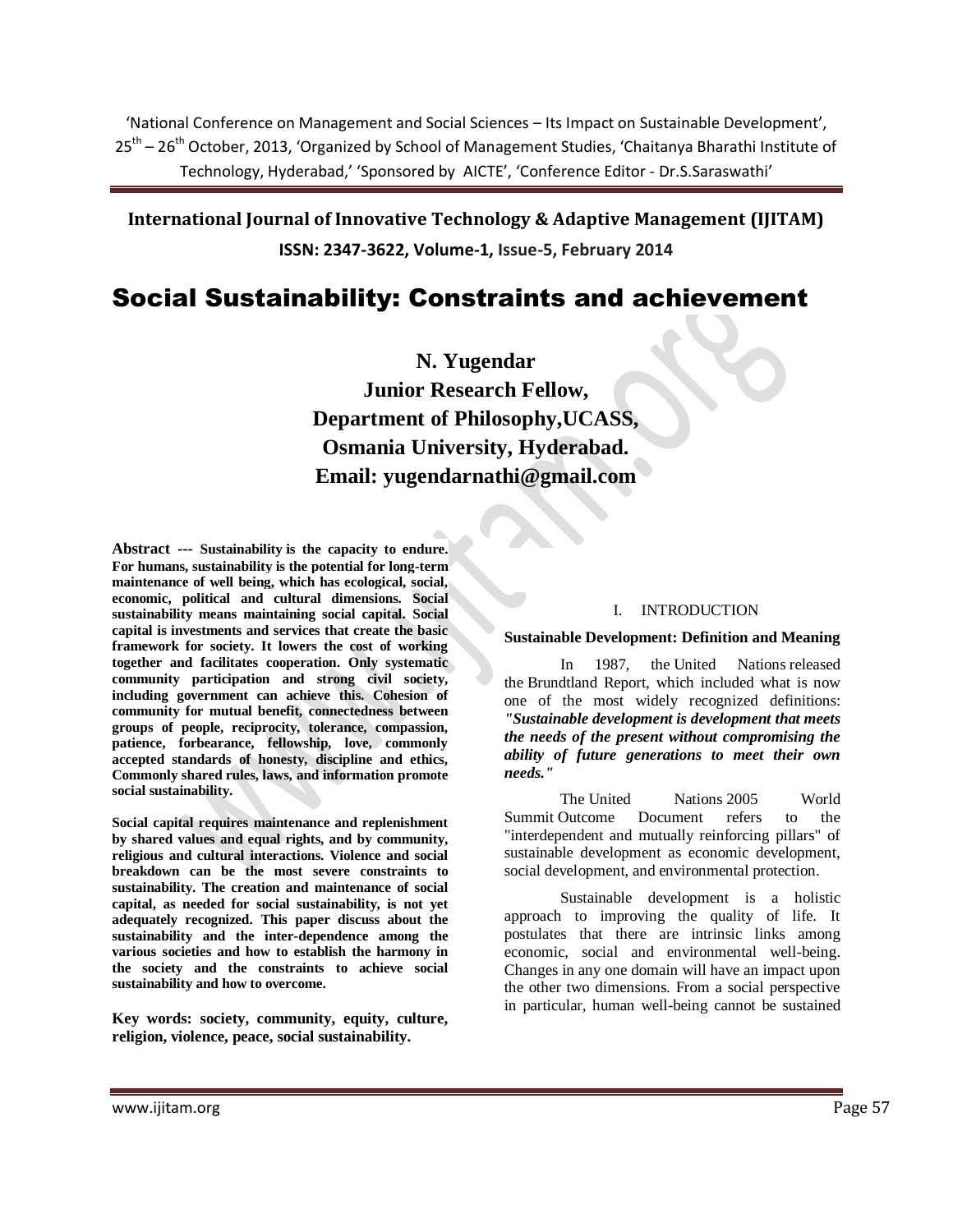without a healthy environment and is equally unlikely in the absence of a vibrant economy.

While the desired objective of human wellbeing is clear, it is not easy to determine precisely which elements to include in the social sphere. Its connections to the economic dimension, such as quality of work and level of income, are more obvious. But its relationship to the environment as well as to the environment and economy together is more difficult to articulate. (One could argue that environmental challenges are primarily social issues in that they are largely a function of human behavior.)

In addition to understanding the relations among the economic, social and environmental spheres, there are questions as to whether certain social actions are more consistent with the concept of sustainable development than others. While there are no definitive answers, there appear to be some key directions that arise from a studied interpretation of the concept. These include poverty reduction, social investment, and the building of safe and caring communities and maintaining peace and harmonious relationship among communities.

# II. HISTORY OF THE CONCEPT

"Sustainability" is a semantic modification, extension and transfer of the term "sustained yield". This had been the doctrine and, indeed, the "holy grail" of foresters all over the world for more or less two centuries.

The first use of the term "sustainable" in the modern sense was by the [Club of Rome](http://en.wikipedia.org/wiki/Club_of_Rome) in March 1972 in its epoch-making report on the "Limits to Growth", written by a group of scientists led by [Dennis](http://en.wikipedia.org/wiki/Dennis_Meadows) and [Donella Meadows](http://en.wikipedia.org/wiki/Donella_Meadows) of the [Massachusetts Institute of Technology.](http://en.wikipedia.org/wiki/Massachusetts_Institute_of_Technology) Describing the desirable "state of global equilibrium", the authors used the word "sustainable": "*We are searching for a model output that represents a world system that is: 1. sustainable without sudden and uncontrolled collapse; and 2. capable of satisfying the basic material requirements of al of its people*."

# **Social Sustainability**

Social Sustainability is the least defined and least understood of the three pillars of [sustainability](http://en.wikipedia.org/wiki/Sustainability) and [sustainable development.](http://en.wikipedia.org/wiki/Sustainable_development) The triad of [Environmental Sustainability,](http://en.wikipedia.org/wiki/Environmental_Sustainability) Economic Sustainability, and Social Sustainability is widely accepted as a model for addressing sustainability, yet the social aspect has had considerably less attention in public dialogue. The concept of Social Sustainability encompasses such topics as: [social](http://en.wikipedia.org/wiki/Social_equity)  [equity,](http://en.wikipedia.org/wiki/Social_equity) [livability,](http://en.wikipedia.org/wiki/Livability) [health equity,](http://en.wikipedia.org/wiki/Health_equity) community [development,](http://en.wikipedia.org/wiki/Community_development) [social capital,](http://en.wikipedia.org/wiki/Social_capital) [social support,](http://en.wikipedia.org/wiki/Social_support) [human](http://en.wikipedia.org/wiki/Human_rights)  [rights,](http://en.wikipedia.org/wiki/Human_rights) [labor rights,](http://en.wikipedia.org/wiki/Labor_rights) place [making,](http://en.wikipedia.org/wiki/Placemaking) [social](http://en.wikipedia.org/wiki/Social_responsibility)  [responsibility,](http://en.wikipedia.org/wiki/Social_responsibility) [social justice,](http://en.wikipedia.org/wiki/Social_justice) [cultural competence,](http://en.wikipedia.org/wiki/Cultural_competence) community resilience, and human adaptation.

According to the Western Australia Council of Social Services (WACOSS)

*"Social sustainability occurs when the formal and informal processes; systems; structures; and relationships actively support the capacity of current and future generations to create healthy and livable communities. Socially sustainable communities are equitable, diverse, connected and democratic and provide a good quality of life."*

# **Dimensions of Social Sustainability**

It has the following dimensions

- **Equity** the community provides equitable opportunities and outcomes for all its members, particularly the poorest and most vulnerable members of the community
- **Diversity** the community promotes and encourages diversity
- **Interconnected/Social cohesions** the community provides processes, systems and structures that promote connectedness within and outside the community at the formal, informal and institutional level
- **Quality of life** the community ensures that basic needs are met and fosters a good quality of life for all members at the individual, group and community level (e.g. health, housing, education, employment, safety)
- **Democracy** and **governance** the community provides democratic processes and open and accountable governance structures.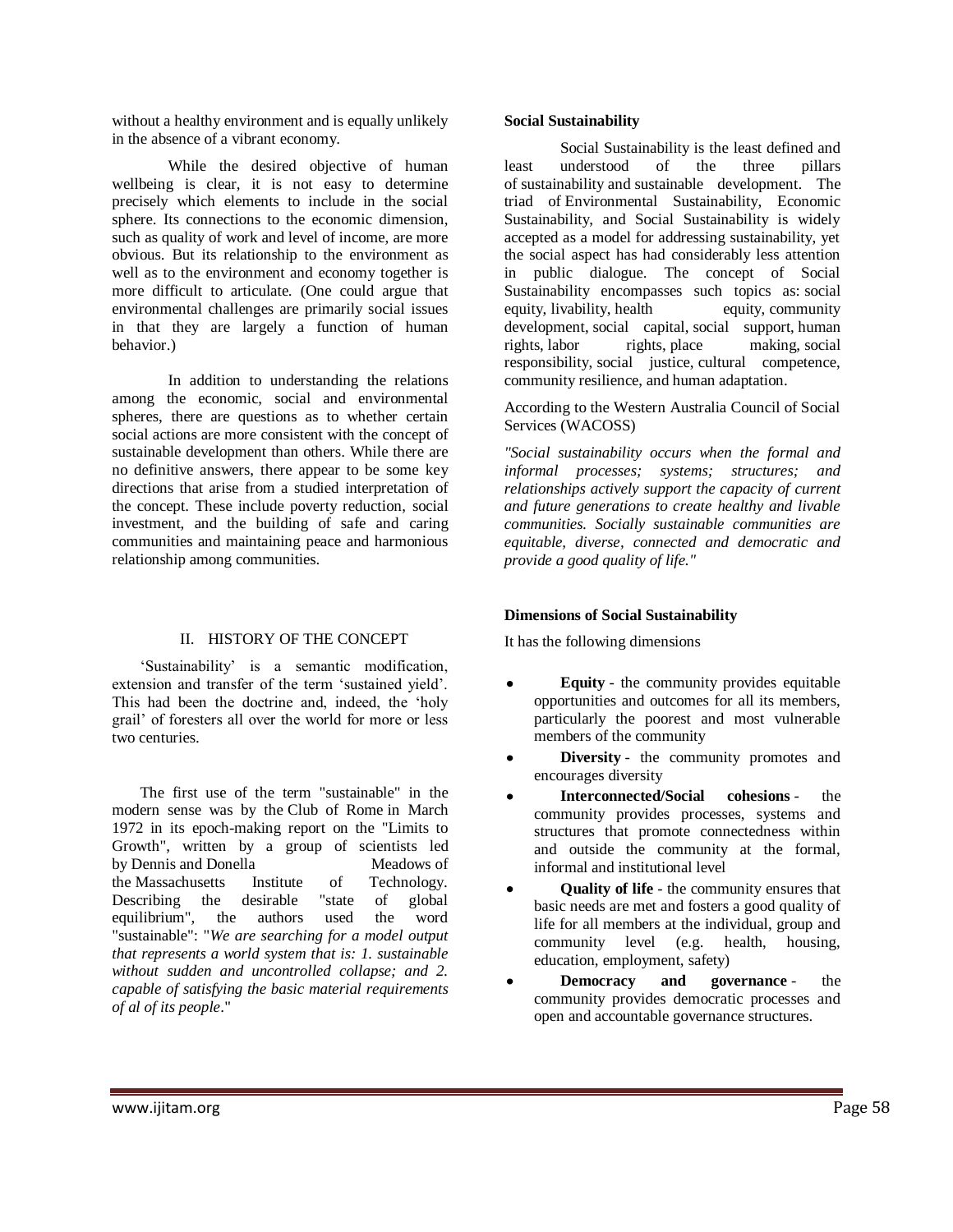**Maturity** - the individual accept the responsibility of consistent growth and improvement through broader social attributes (e.g. communication styles, behavioral patterns, indirect education and philosophical explorations)

Also we can speak of Sustainable Human Development that can be seen as development that promotes the capabilities of present people without compromising capabilities of future generations. In the human development paradigm, environment and natural resources should constitute a means of achieving better standards of living just as income represents a means of increasing social expenditure and, in the end, well-being.

The different aspects of social sustainability are often considered in [socially responsible](http://en.wikipedia.org/wiki/Socially_responsible_investing)  [investing](http://en.wikipedia.org/wiki/Socially_responsible_investing) (SRI). Social sustainability criteria that are commonly used by SRI funds and indexes to rate publicly traded companies include: community, diversity, employee relations, human rights, product safety, reporting, and governance structure.

#### **Constraints of social Sustainability**

Social disruptions like **[war](http://en.wikipedia.org/wiki/War)**, **[crime](http://en.wikipedia.org/wiki/Crime)** and **[corruption](http://en.wikipedia.org/wiki/Political_corruption)** divert resources from areas of greatest human need, damage the capacity of societies to plan for the future, and generally threaten human well-being and the environment.

A major hurdle to achieve sustainability is the alleviation of **poverty**. It has been widely acknowledged that poverty is one source of environmental degradation. Such acknowledgment has been made by the [Brundtland Commission report](http://en.wikipedia.org/wiki/Brundtland_Report)  [Our Common Future](http://en.wikipedia.org/wiki/Brundtland_Report) and the Millennium Development Goals. According to the Brundtland report, "poverty is a major cause and effect of global environmental problems. It is therefore futile to attempt to deal with environmental problems without a broader perspective that encompasses the factors underlying world poverty and international inequality."

Human relationship with the nature is one of the hurdles. According to [Murray Bookchin,](http://en.wikipedia.org/wiki/Murray_Bookchin) the idea that humans must dominate nature is common in [hierarchical](http://en.wikipedia.org/wiki/Social_hierarchy) societies. Bookchin contends that [capitalism](http://en.wikipedia.org/wiki/Capitalism) and [market](http://en.wikipedia.org/wiki/Market) relationships, if unchecked, have the capacity to reduce the planet to a mere resource to be exploited. **Health** and **human** 

**settlements, inequality** and the **social injustice** also mostly influence the social sustainability.

#### HOW TO ACHIEVE SUSTAINABILITY IN SOCIAL DOMAIN

# **i. Poverty reduction**

Poverty reduction is a primary objective of sustainable development. This goal arises from warnings by the United Nations which identified poverty as the "greatest threat to political stability, social cohesion and the environmental health of the planet" [United Nations Development Programme 1994: 20]. Poverty is both caused and exacerbated by the

unequal distribution of land as well as other resources and assets.

Communities can help reduce poverty in several ways [Torjman 1998a]. They can meet basic

needs by ensuring that their members are adequately nourished, housed and protected from violence. Communities can remove barriers that prevent participation in training programs, the labor market and broader functions, such as recreational and cultural events. They can tackle poverty by building language, educational and job skills. And poverty can be addressed through various forms of local economic development.

# **ii. Social investment**

Social investment is a prerequisite to economic development; a vibrant economy requires a

Healthy and educated workforce. Canada ranks near the top of the world in terms of wealth as represented by natural resources. But the World Bank notes that the future success of nations depends on the extent to which they invest in human resources [World Bank 1998/99]. Two major areas for social investment are health and education.

# **a. Health**

Health is attained only partly through the provision of health care services which essentially

is a form of remediation. The promotion of health is equally important, particularly in the areas

of prenatal and postnatal care. And neither health care services nor health promotion can meet their respective objectives alone. They are both premised upon a healthy environment - clean air and water, a safe food supply and adequate housing.

In addition to investments in health that benefit the entire population, there are crucial social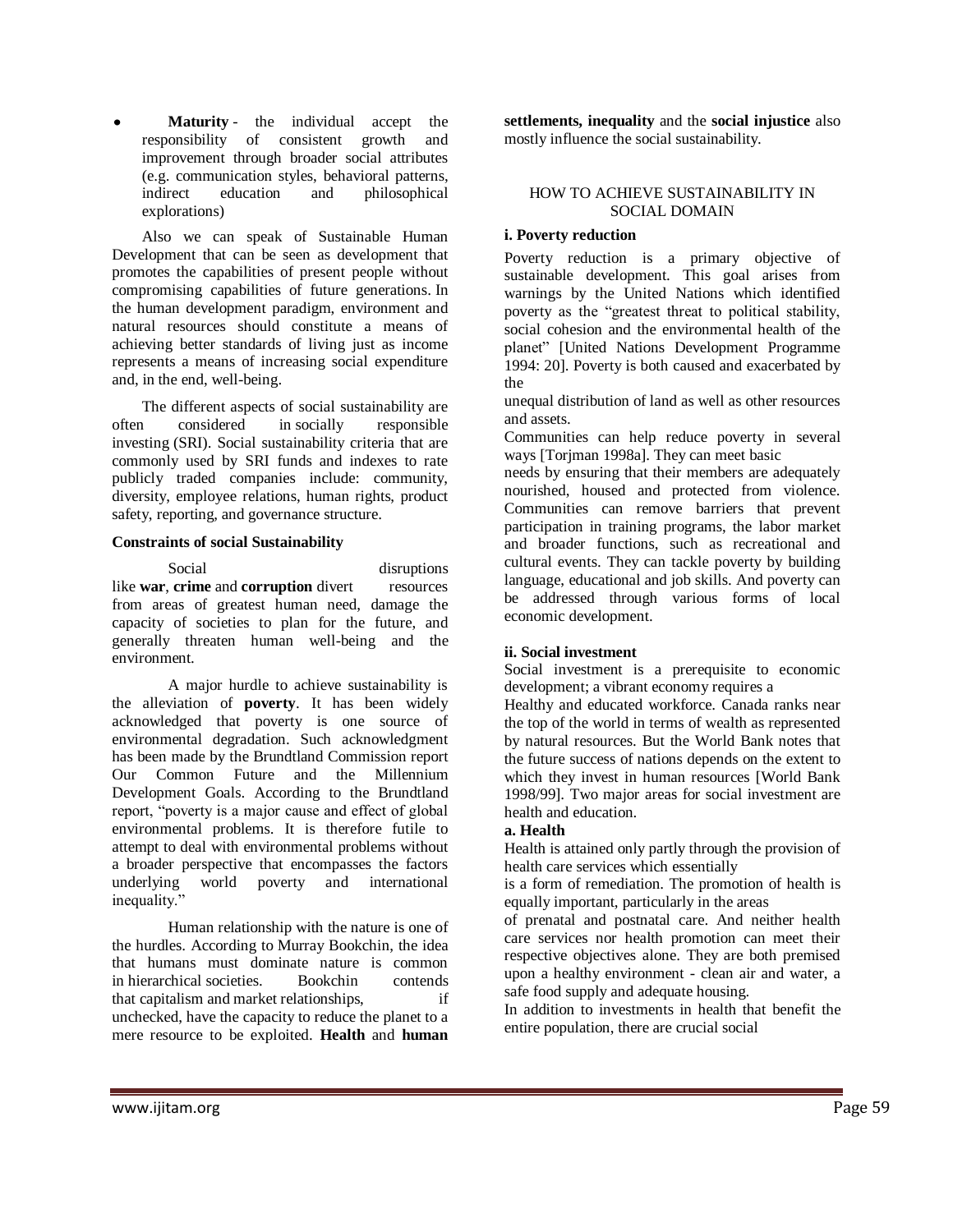investments to be made at certain stage of the life cycle notably during early childhood. There is ample evidence that investment in early childhood reaps substantial returns in overall health and wellbeing later in life [McCain and Mustard 1999].

#### **b. Education and skills development**

Education and skills development are essential to the economic health of individuals and of nations. In order to compete in a rapidly changing knowledgebased economy, both developed and developing nations must invest heavily in education, training and skills formation [Thurow 1999; Betcherman, McMullen and Davidman 1998]. Higher levels of education are associated with enhanced worker productivity and the ability to generate higher incomes.

But investment in education provides the basis not only for economic success. It is also the

Foundation for an informed intelligent citizenry that comprises the bedrock of democracy.

#### **iii. Safe and caring communities**

The concept of sustainable development implies that all individuals and sectors have a responsibility to promote human well-being. They are the caretakers of each other"s welfare – much as individuals and all sectors are seen as stewards of the environment.

Safe and caring communities start with the citizen as the base. The active engagement of citizens

in building safe and caring communities involves far more than polling their opinions on selected

issues or inviting them to present their views at a public consultation.

Communities also can take concrete steps to counter the problem of exclusion. In the past two

years alone, the potentially tragic consequences of loneliness and exclusion have been all too apparent in schools and communities throughout North America.

#### **iv. Peace**

Peace is the absence of violence, but it also incorporates social justice, human rights, stability and sustainable development. Peace is essential to address the global challenges facing humanity today. Without peace we will be unable to achieve the levels of cooperation, inclusiveness and social equity necessary to solve problems such as climate change, global poverty and the health crisis, the harmonious development.

The lack of peace, that is, a situation of war or conflict, drains away resources that otherwise might be applied (although not necessarily) to promote the well-being of a nation's citizens. In addition, armed conflicts destroy natural resources, infrastructure, and human lives. The establishment of peace permits the recuperation of stable conditions for development and liberates resources for needed investments, although it does not ensure in and of itself that the resulting development will be sustainable.

#### **v. Government**

Governments have an important role to play in supporting citizen involvement in public and

community problem solving. *And their role is more crucial than ever when it comes to income*

*redistribution and social investment in a rapidly changing, knowledge-based economy*.

Because the social dimension of sustainable development involves no single correct action, the Commissioner also might consider convening a small group of individuals both within and outside government to discuss the work that is being assessed. In effect, they would be engaged in the process of deliberative problem solving – much like the way in which the federal government itself is being encouraged to support communities.

# **CONCLUSION**

The social dimension of sustainable development is concerned primarily with poverty reduction, social investment and the building of safe and caring communities. The strategies for more sustainable social systems include: improved education and the political empowerment of women, especially in developing countries; greater regard for social justice, notably equity between rich and poor both within and between countries; and intergenerational equity. In addition to clear goals, sustainable development provides guidance as to possible means. A wide range of resources should be harnessed in the achievement of these objectives. Complex problems are best tackled through multi-sectoral solutions.

Without achieving the sustainability in social dimension we cannot achieve the sustainability in other dimensions. Only systematic community participation and strong civil society, including government can achieve this. Cohesion of community for mutual benefit, connectedness between groups of people, reciprocity, tolerance, compassion, patience,